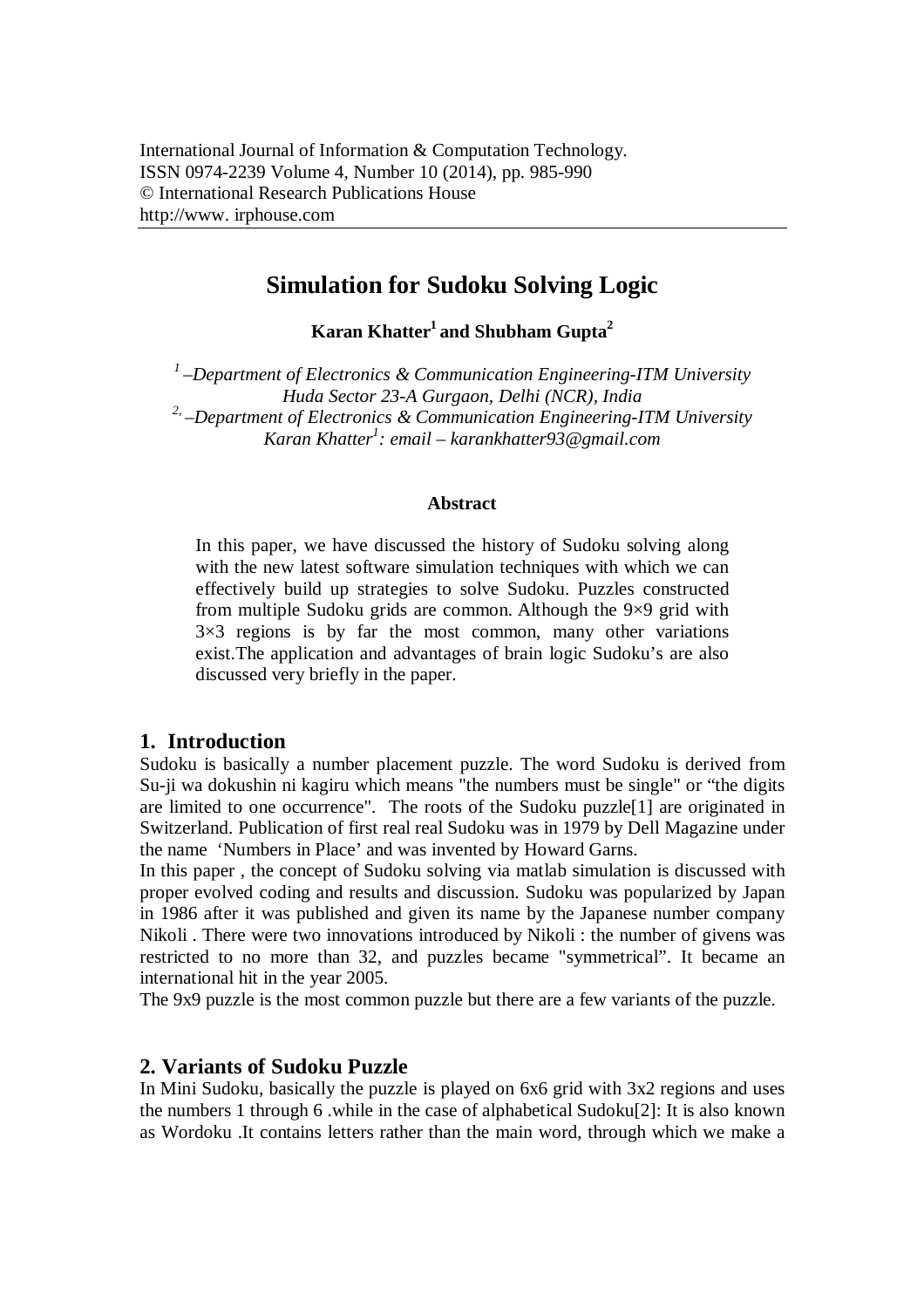proper and suitable word accordingly. Another Variant is Duidoku, analysis of a two player variant of Sudoku. It is played on 4x4 board.

# **3. Simulation of Sudoku Solving program**

To test and find out a unique solution to Sudoku without using much intelligence, we tried to focus on developing such a coding which could actually within microseconds find a possible solution to 9X9 Sudoku .The code was simulated in matlab and as part of intervention certain outcomes were achieved.

A Sudoku grid is a special type of latin grid with an advantage property of no repeated values in any of the 9 blocks in 3x3 cells. It was earlier proven that the first order formula does not mention that blocks is valid for Sudoku if and only if it is valid for Latin squares.

The number of classic 9×9 Sudoku solution grids is approximately  $6.67 \times 10^{21}$ . This is roughly  $1.2\times10^{-6}$  times the number of 9×9 Latin squares . The number of different solutions, when symmetries such as permutation, reflection as well as rotation [3] are taken into account was non-deterministic values , although defined in range.

However, statistical techniques combined with the definition of a new type of generator allow showing that there are approximately :

- $3.10 \times 10^{37}$  minimal puzzles,
- $2.55 \times 10^{25}$  non-essentially-equivalent minimal puzzles.

The general problem of solving Sudoku puzzles on  $n^2 \times n^2$  boards of  $n \times n$  blocks is known to be NP complete.

```
Coding which we performed is as follows:Sudoku Solver 
function varargout = suduku(varargin)
gui Singleton = 1;
gui_State = struct('gui_Name', mfilename, ...
            'gui_Singleton', gui_Singleton, ...
            'gui_OpeningFcn', @suduku_OpeningFcn, ...
           'gui OutputFcn', @suduku OutputFcn, ...
           'gui_LayoutFcn', [], ...
            'gui_Callback', []);
if nargin && ischar(varargin{1})
  gui State.gui Callback = str2func(varargin{1});
end
if nargout
  \{varagcup\{1:nargout\}\} = gui\_mainfon(gui\_State, varargin\};
else
   gui_mainfcn(gui_State, varargin{:});
end
```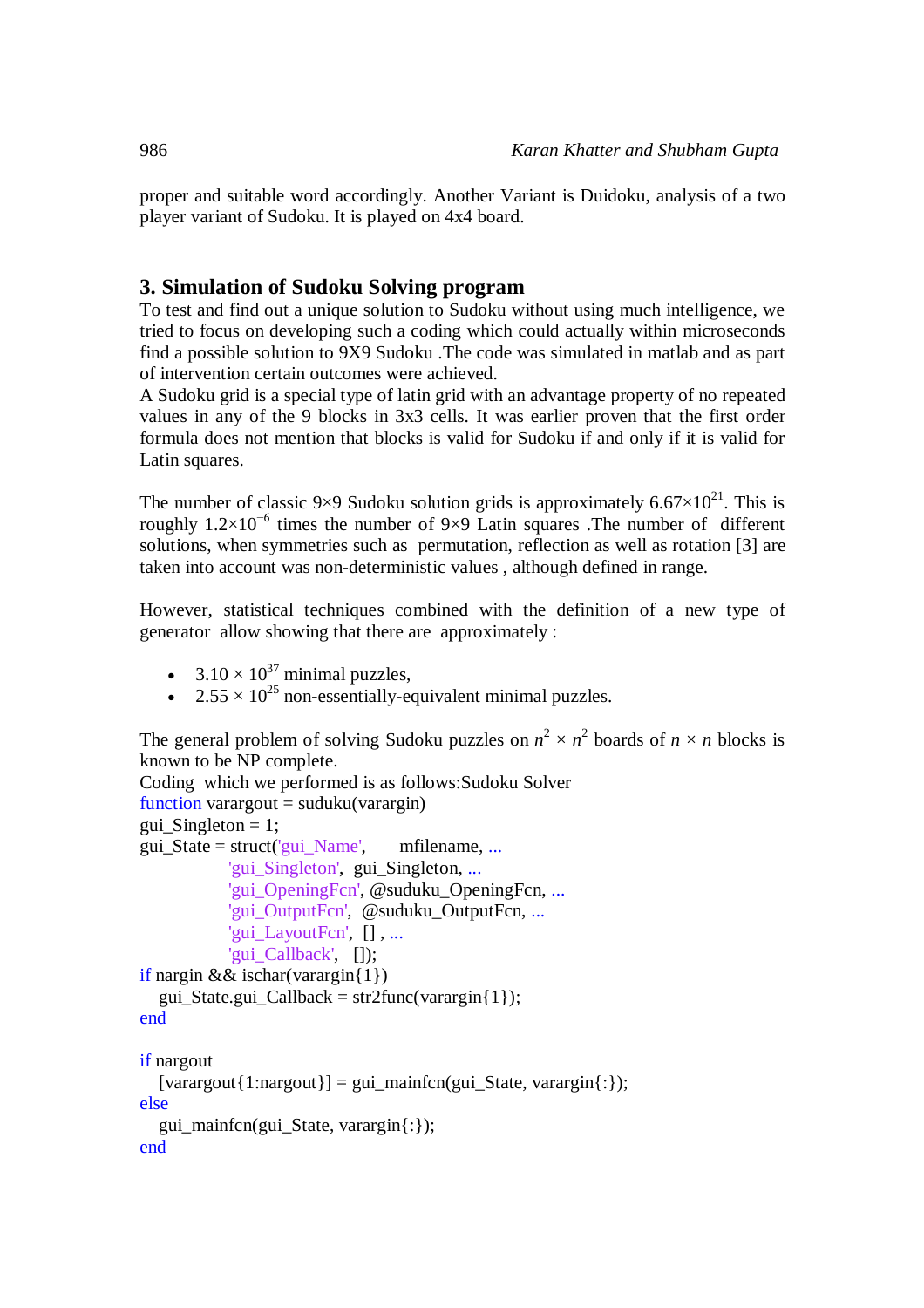```
function D = sudoku_solver(D)
onefound = 1;
N = 0;
poss = 1:9;while onefound
  splits = \{ \};
  onefound = 0;
  for m = 1:9rowdata = nonzeros(D(m,:));
     for n = 1:9E = D(m,n);
       if E \sim = 0, continue, end
       coldata = nonzeros(D(:,n));blk = [ceil(m/3) ceil(n/3)]-1;
       blkdata = nonzeros(D(blk(1)*3+[1:3], blk(2)*3+[1:3]));
       EE = zeros(1, 9);RCB = [rowdata; coldata; blkdata(:)];EE(RCB) = 1;Enew = find(\sim EE); if isempty(Enew)
          D = []; return;
       elseif length(Enew) == 1;onefound = 1;
          D(m,n) = Enew:
          rowdata = nonzeros(D(m,:));
        else
          splits\{end+1} = [m n Enew];
        end
      end
   end
end
if isempty(splits)
   return
end
splitlength = cellfun(<math>\omega</math> length, splits);splits = splits{find(splitude)} = min(splitude),1)};
m =splits(1); n =splits(2);
```

```
for test = 3: length(splits)
```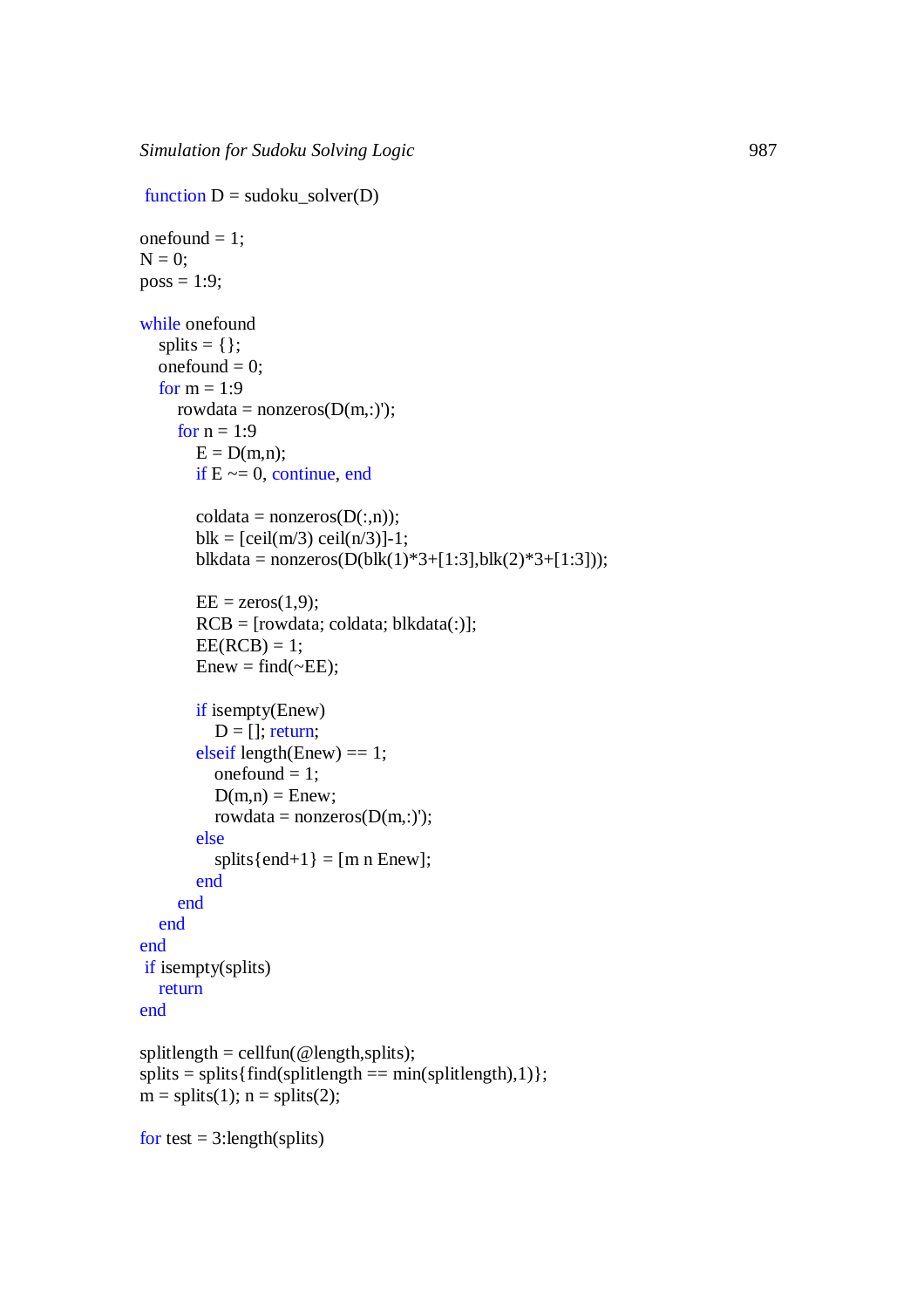```
D(m,n) =splits(test);
  D0 = sudoku solver(D);
  if \simisempty(D0)
     D = D0;
      return
   end
end
D = [];
```

```
function suduku_OpeningFcn(hObject, eventdata, handles, varargin)
handles.output = hObject;
guidata(hObject, handles);
```

```
function varargout = suduku_OutputFcn(hObject, eventdata, handles) 
varargout\{1\} = handles.output;
```

```
function uitable1 CellEditCallback(hObject, eventdata, handles)
if (eventdata.NewData < 0 || eventdata.NewData > 9)
     tableData = get(hObject, 'data');tableData(event data. Indices(1), event data. Indices(2)) = event data. Previous Data; set(hObject, 'data', tableData); 
end
```

```
function pbsolve Callback(hObject, eventdata, handles)
val = get(handles.uitable1. \nData');
val2 = sudoku solver(val);
if isempty(val2)
  val2 = cell(9);end
```
set(handles.uitableAns1,'Data',val2);

```
function uitable1 CreateFcn(hObject, eventdata, handles)
set(hObject,'Data',zeros(9,9));
```
# **4. Results and Discussion**

After the coding was implemented on matlab software , further , on simulation we obtained the following results which are defined below in the figures A random 9x9 grid of random no. from 1 to 9 is generated on insertion of 0 at all 81 coordinate places. Another Sudoku Solver emerges as a result to 9x9 grid when we inserted diagonally 1 to 9 in grid and also 1 to 3 row elements 3,4,6 , and as a result random 9x9 solved sudoku emerged .